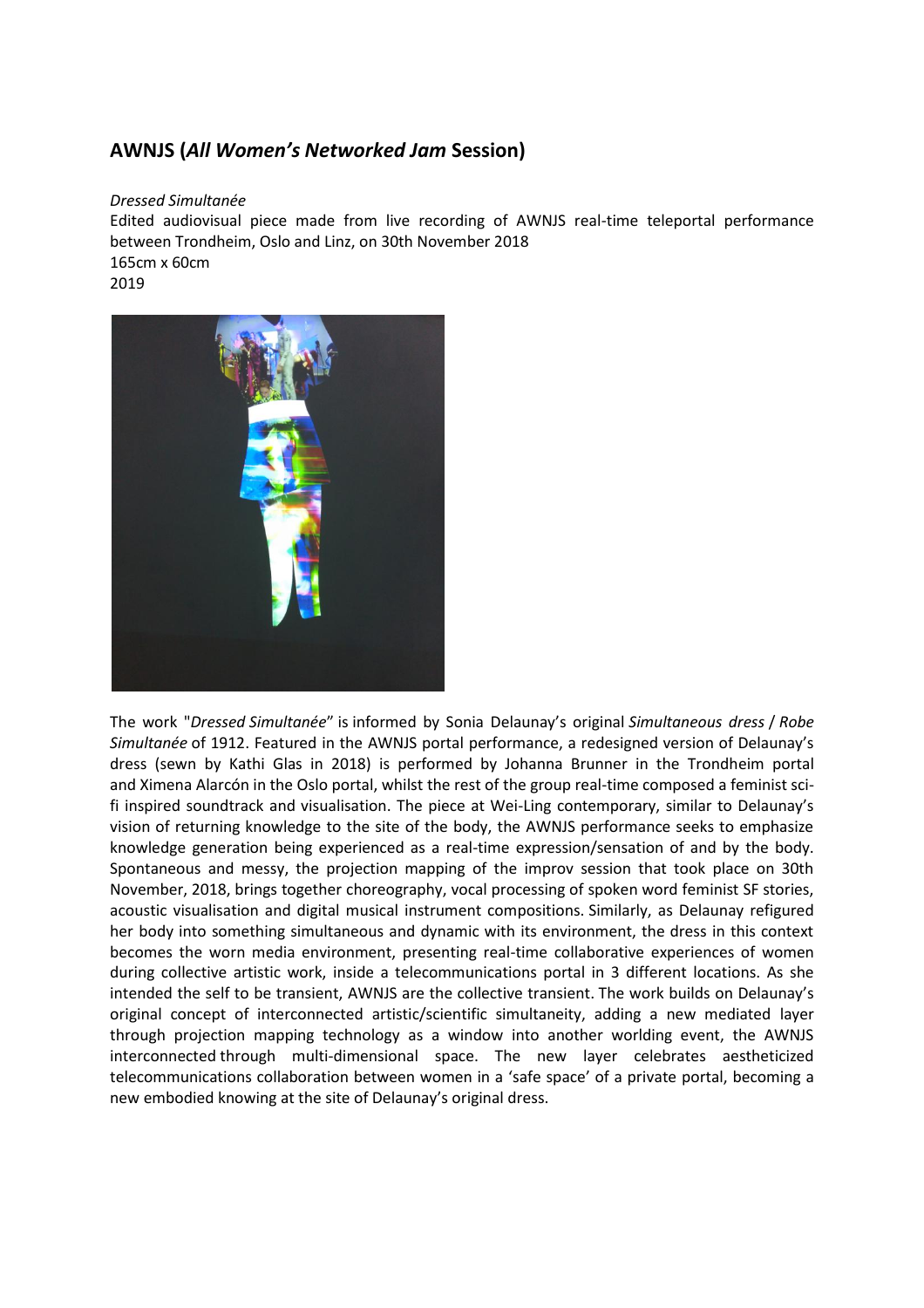### **CREDITS:**

AWNJS (*All Women's Networked Jam* Session): Alexandra Murray-Leslie, Tina Frank, Ximena Alarcón, Zane Cerpina, Sissel Vera Peterson, Amanda Fayant, Mika Haykowsky, Johanna Brunner, Tone Åse, Michelle Teran, Sophia Efstathiou, Unnur Andrea Einarsdottir, Karolina Jawad, Mari Lesterberg, Anna Xambo, Frida Blomberg Håvardstun & Ada Mathea Hoel.

AWNJS is kindly supported by NTNU ARTEC (Art & Technology Task Force), Women Nordic Music Technology (WoNoMute), Department of Music, Norwegian University of Science and Technology (NTNU) & The Music, Communication & Technology (MCT) program, Department of Musicology, University of Oslo (UiO).

Portal Tech NTNU: Eigil Aandahl & Anna Xambo Portal Tech UIO: Karolina Jawad and Alexander Refsum Jensenius Technical support: Mari Lesteberg, Anders Tangen, Ashane Silva, Guy Sion. Collaborators: Oeyvind Brandstegg, Sigurd Saue.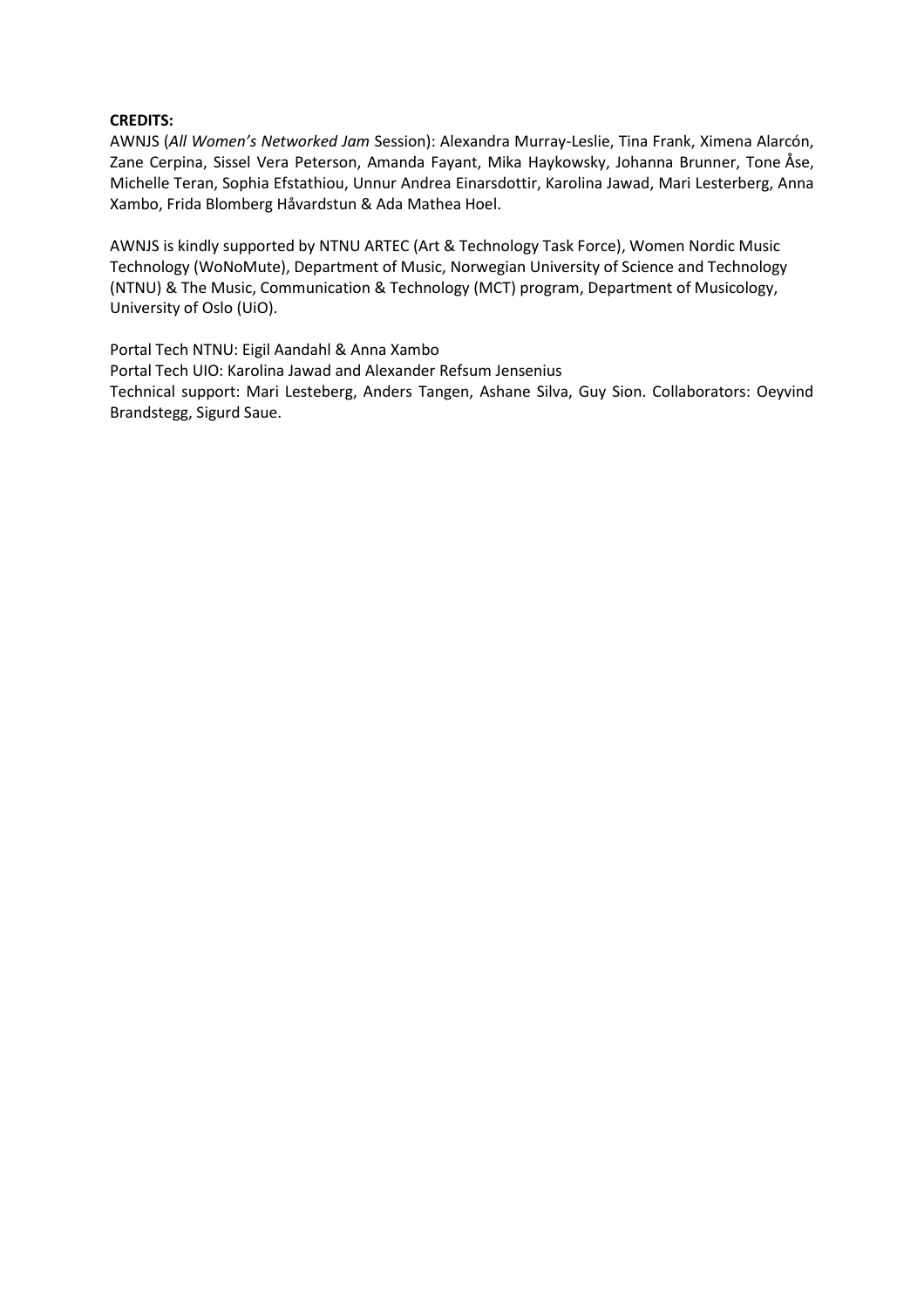## **Charles Lim**

*Cannot Take: Big Bird Eats Small Bird* 2-channel video projection Variable dimension 2018



This work presents the viewer with two complimentary views of one's inability to navigate through a word of limited control. In *Big Bird Eats Small Bird*, we hear the voice of a commentator stating his inability to affect what he is seeing. He is unable to understand have he is seeing and lost for words. He comments, he complains, but in the end much like the viewer, he cannot change what is happening before him. What he is seeing, a hornbill eating a pet song bird is just the act of a natural predator trying to live. For the commentator it is the loss of a valuable pet. He feels helpless at this intrusion of feral nature into a controlled form of his 'nature'. Finally, in the commentary, he misidentifies the bird as a King Fisher and not a Hornbill. The perspective of commerce is put in direct conflict with nature.

In *Cannot Take*, a sailor is turned away from where he is headed. The forces of wind and water want to lead him into a direction, which puts him in conflict with the actions of the military.

Charles Lim is represented by David Teh with Future Perfect.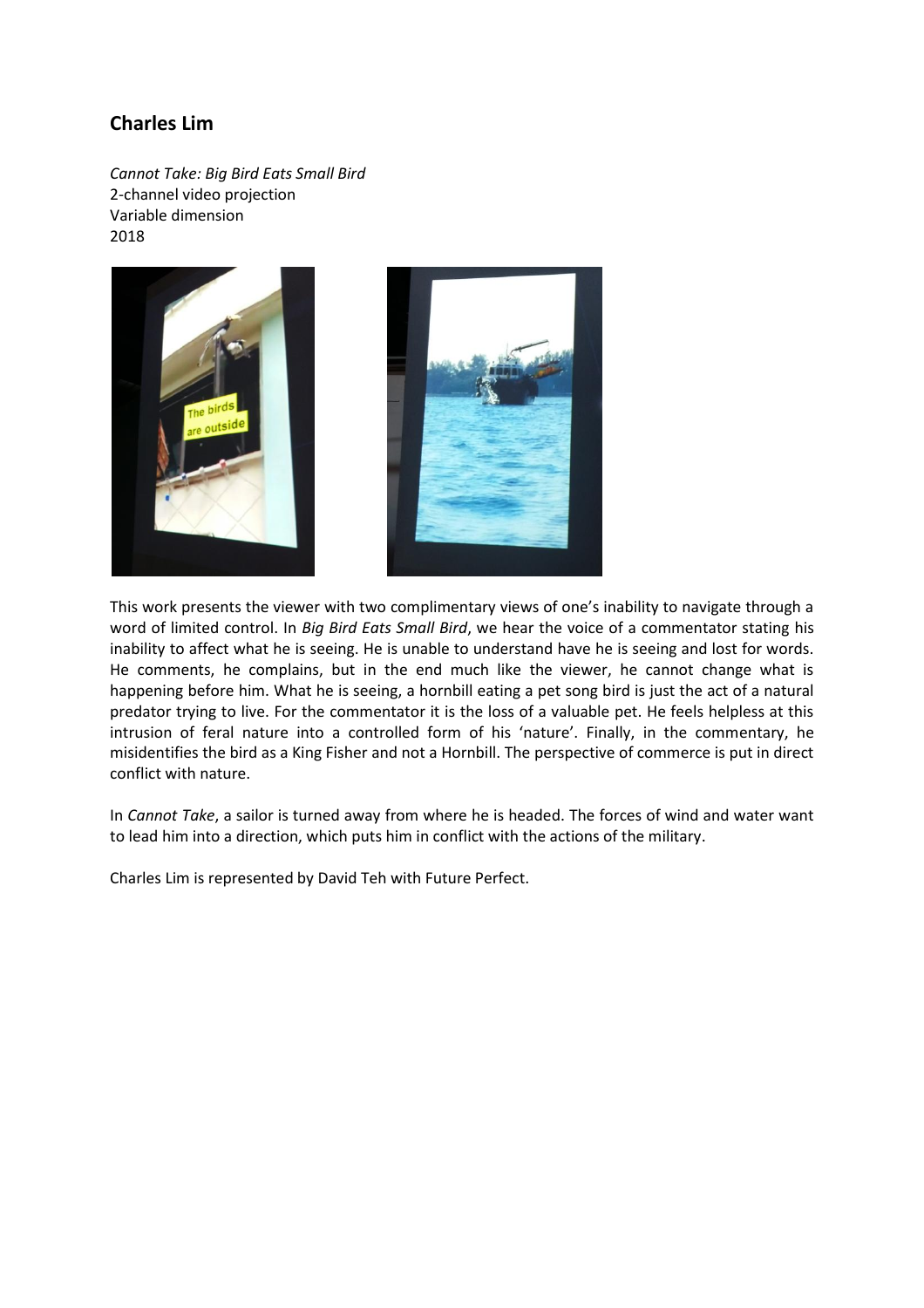# **Erika Tan**

*The 'Forgotten' Weaver (KL)* 2-channel video projection, strapping screen and metal support structure 275cm x 302cm (Dimensions variables) 2017-2019



*The 'Forgotten' Weaver* **(KL)** is an adaptation of the work exhibited in the Diaspora Pavilion in Venice 2018 for which Erika Tan attempts to agitate a presence for *Halimah-The-Empire-Exhibition-Weaver-Who-Died-Whilst-Demonstrating-Her-Craft*. Halimah lived and performed in the Malayan Pavilion during the Empire Exhibition (Wembley, 1924) until her untimely demise and removal to her final resting place in an unmarked grave in Woking, UK. For this project, Tan employs a variety of positioned voices and media to foster a spectral return of this 'minor' historical figure from the footnotes of history. Tans approach frames historical returns as complex in their desires and methodologies, always faulty and faltering, and inextricably an always incomplete weave of past, present, personal, projected and historical.

*The 'Forgotten' Weaver* **(KL)** includes three video works. The first, *APA JIKA, The Mis-Placed Comma*, is a work in 3 parts commissioned by The National Gallery Singapore and filmed within its exhibitions spaces during the final stages of its transition from colonial law courts to National Gallery in 2015. The work brings together a displaced, deconstructed and orphaned loom, a performer of 'Malay' dance, and a group of young Chinese female amateur debaters who deliberate on the legacy of Empire, the provenance of exhibition histories, notions of representation, indigeneity, the position of craft in relation to modernism, and the validity of archival returns. The work calls into question the place of the artist and that of grand exhibitions and uses the form of 'debate' to instigate a discussion around Halimah's relevance in the postcolonial reframing of modernism.

A second video work, *Balik Kampong - Return by Proxy*, appears as short interludes between videos, acting like supplementary threads (aka *Songket* a Malay form of golden embroided material). Here a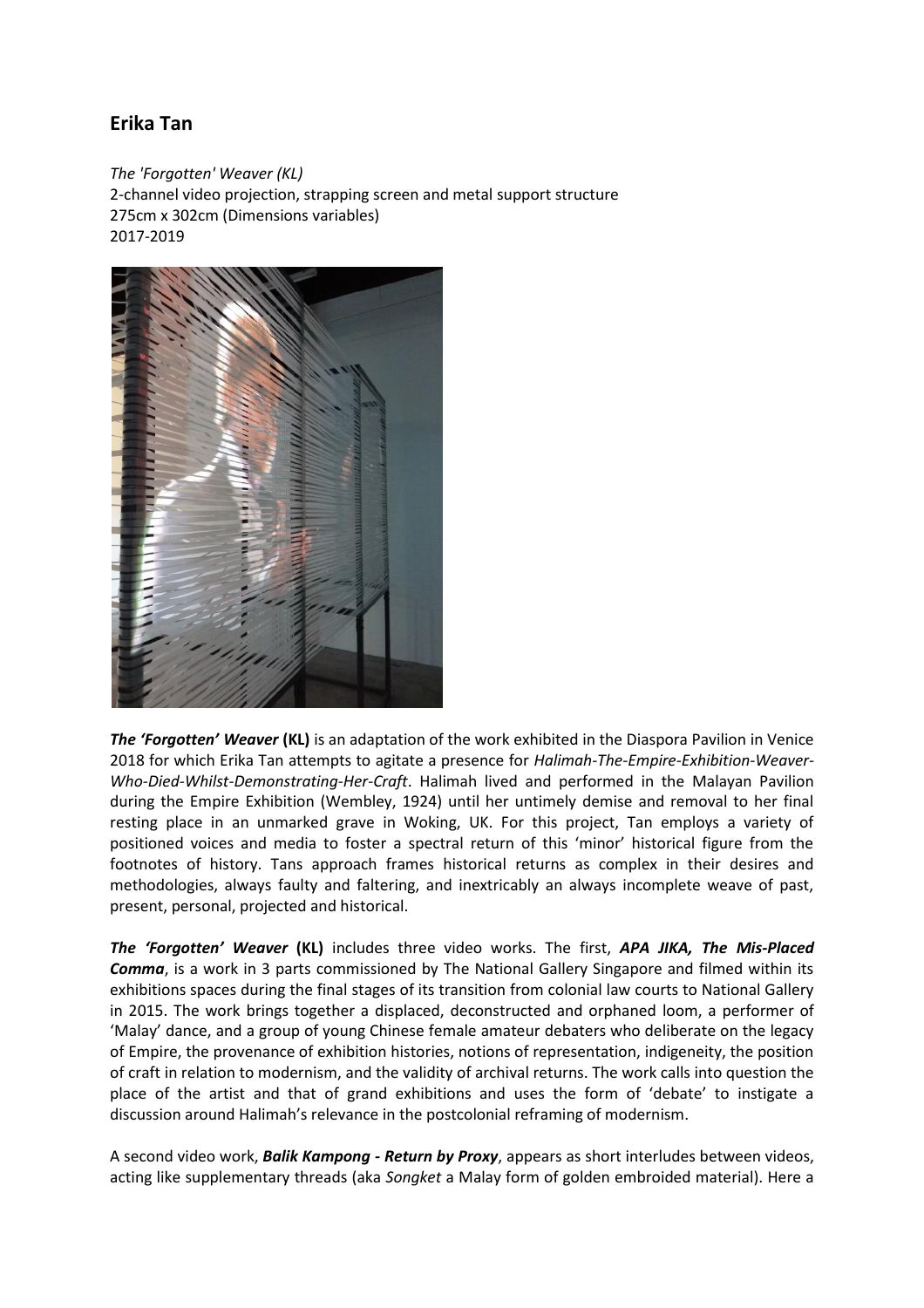different approach to voicing Halimah takes place through a mediated dialogue between both artists, highlighting Tan's reliance on, and use of her as a tool for her own recovery and 'return'.

The third video, *The Weavers Lament* draws various relationships between visibility and power, representation and decline, records and their access. In particular the work focuses on the invisibility of the central figure in a once thriving Asian handloom industry, and the relative and continued absence of its producers in colonial records. Here history is understood as belonging to the privileged. The video works are supported by a structure, which has faint echoes of an expanded loom, place of projection, or physical encasing.

### **CREDITS:**

*The 'Forgotten' Weaver* includes sections from *APA JIKA, the mis-placed comma (I, II, III)* commissioned by The National Gallery Singapore, The Weavers Lament commissioned by The National Gallery Singapore as part of The Artist and Empire, and *Balik Kampong - a return by proxy,*  supported by The Arts Council England.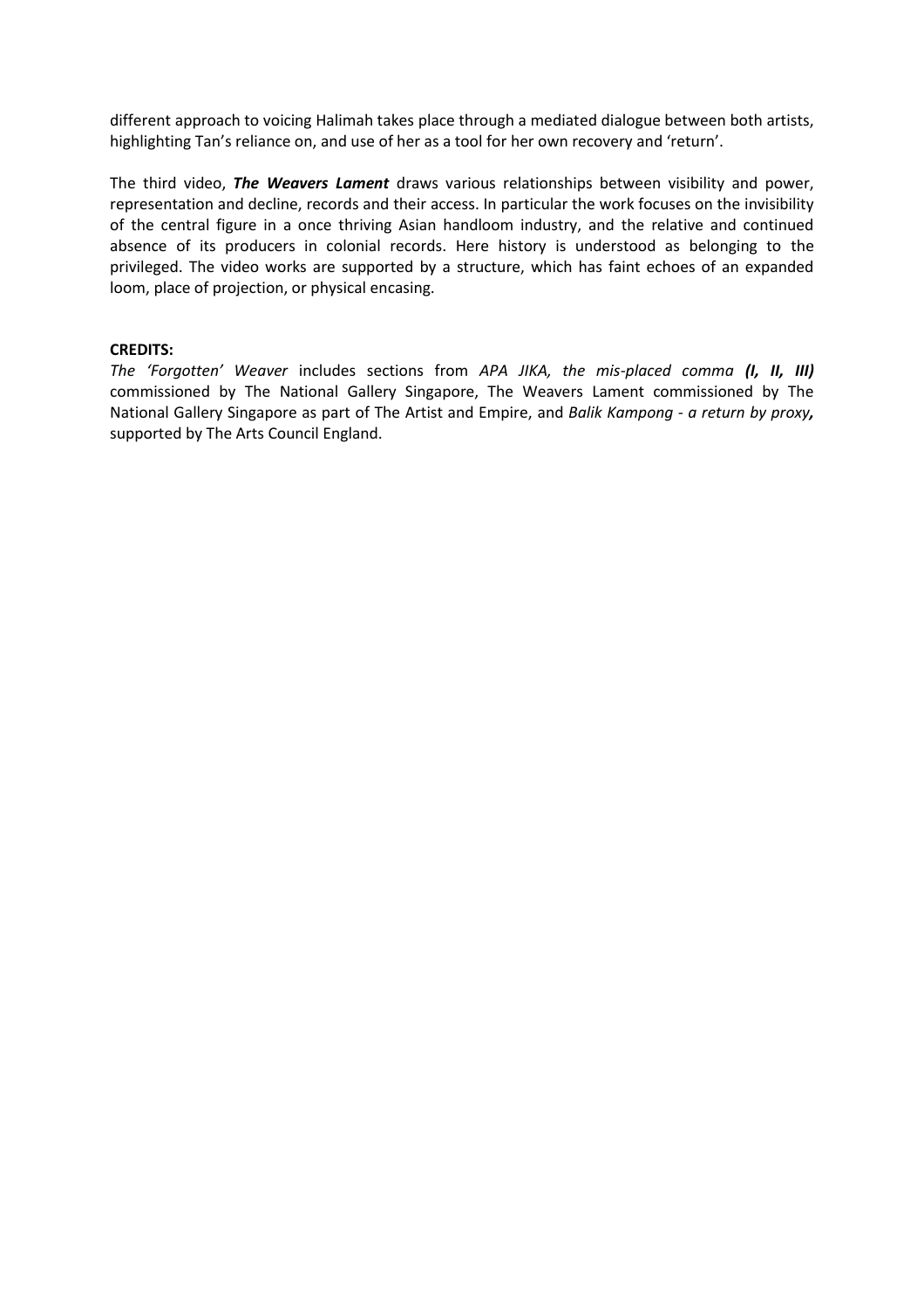### **Credits for video sections:**

### *APA JIKA, The Mis-Placed Comma (I, II, III)* (2017)

2 channel HD video 8 mins 32 seconds, 7 mins 18 seconds, 9 mins 54 seconds Commissioned by the National Gallery Singapore

### *Balik Kampong - Return by Proxy* **(**2017)

Single channel HD video Supported by Arts Council England

### *The Weavers Lament* (2016)

Single channel HD Video element from textile installation Commissioned for The Artist and Empire, National Gallery Singapore/Tate

### **VIDEO CREDITS:**

Directed, produced, written and edited by Erika Tan

### **Cast:**

| Dancer:        | Som Said                                                      |
|----------------|---------------------------------------------------------------|
| Debaters:      | Meiyi Chan, Geetha Creffield, Loh An Lin, Sara Ng,            |
|                | Annabel Tan, Abigail Wong                                     |
| Loom Handlers: | Noor Azlan Bin Misnan, Hossain Shuggal, Alam Gir              |
| Loom:          | Orphaned Cham Loom                                            |
| Extras:        | Installation and curatorial staff, National Gallery Singapore |

### **Sound:**

| Female voice:   | Som Said                                     |
|-----------------|----------------------------------------------|
| Rhythmic drums: | Aryanto Ahmad, Sri Warisan                   |
| Music:          | Sri Warisan production 'Fabric of a Nation'. |

### **Production:**

| <b>Assistant Producer:</b> | Lor Huiyun                                                 |
|----------------------------|------------------------------------------------------------|
| $D.O.P$ :                  | Jolinna Ang                                                |
| Camera Operators:          | Jolinna Ang, Lor Huiyun, Gui Shan Shan, Faith Lim Hwee Yee |
| Dolly Grip:                | Gui Shan Shan                                              |
| Grip:                      | Faith Lim Hwee Yee                                         |
| Make-up:                   | Chang Ching Yee                                            |
| Costumes:                  | Michelline Tham                                            |
| 3D Modeling Team:          | WY-TO                                                      |
| 3D Model Animator:         | Erika Tan                                                  |
| Post Prod. Assistant:      | Chiara Bagtas                                              |
|                            |                                                            |

With thanks to Charmaine Toh, Shabbir Hussain Mustafa, Low Sze Wee, Eugene Tan and their colleagues from National Gallery Singapore, Yann Follain and Vedika Saxena from WY-TO for their help and support on the 3D modeling, Som Said and Sri Warisan for the introduction to Malay Dance history, David Henkel at Asian Civilizations Museum, Ute Meta Bauer, Vera May and Shona Findlay and the staff at NTU Centre of Contemporary Art Singapore who facilitated earlier renditions of this research. Thanks also to International Curators Forum/Diaspora Pavilion Venice 2017 who made the first structure possible and to all the various funders, and contributors. Lastly, thanks for Wei-Ling Gallery, Kenneth Feinstein and Amanda Ariawan for their support in putting the work on in Kuala Lumpur.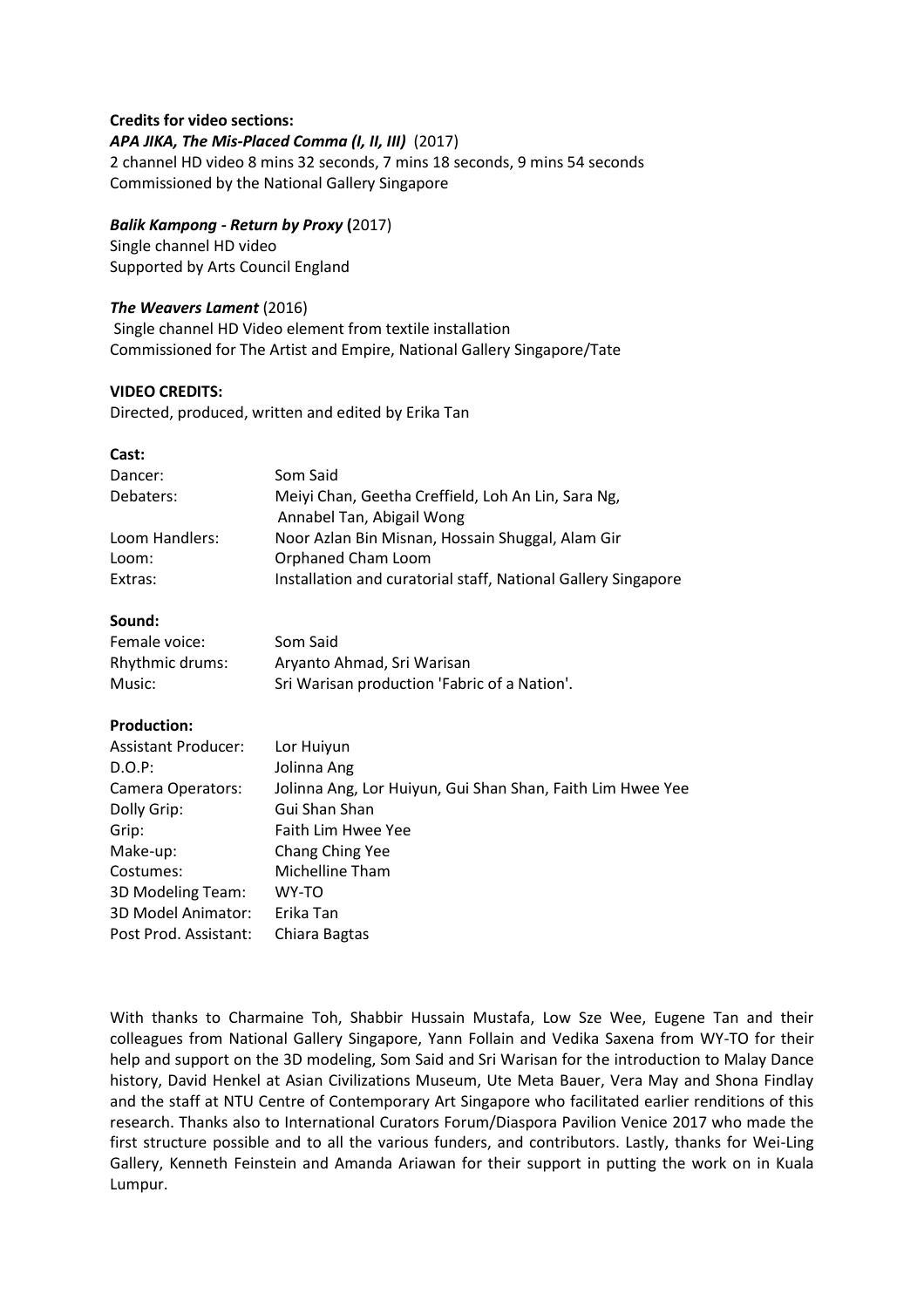## **Kenneth Feinstein**

*Post Box Cinema* Mixed media 145cm x 61cm x 40cm 2018



This work is an investigation into the relationship between Romanticism and modern thought. Our vernacular view of the modern incorporates elements of the Romantic, especially the Romantic view of landscape, into contemporary culture. We have a view of nature that is formed by the Romantic movement. Central to this is a view of the natural as symbol of lost age, something we attach with a nostalgia, but a nostalgia a longing for a past that never existed. We look at nature through the ancient Greek idea of the lost Golden Age. This is manifested in the country home, be it a palatial estate or a renovated farm, what we are looking for is an idyll that represents Eden, a place that we want to inhabit, while knowing it is closed to us. This longing to create our own personal Eden is our desire to find an eternal paradise as the embodiment of salvation.

In this work, the relationship between the modern and the Romantic is placed in a physical object and its shadow. A UK style post box was created to represent an object found in contemporary culture. While the post box is an important object found in urban life, the postal service is emblematic of liberal government and modern life, at the same time is an object that itself is steeped in a nostalgia and seems to be on the verge of obsolescence; representing the fragility of contemporary culture. On the other hand, the Romantic images are presented as half remember echoes of past times reappearing through the shadows of the urban objects. These images represent a nostalgia for an idealised past that never actually existed.

The Romantic images in the video projection were taken in on or around Mt. Rigi in the Swiss Alps. Mt. Rigi was the first Swiss mountain to have a rail road to its summit, it was visited by Mark Twain and Queen Victoria. It was a popular stop on what was referred to as the Grand Tour during the 18<sup>th</sup> and 19<sup>th</sup> centuries.

The work is intended to create an uncanny feeling through the physicality of the object. A photo collage or video of such an object in its environment allows the viewer an experience that is separated from the viewer in a way that keeps any sense of wonder or dislocation at arm's length. Such images are contained in frames, which distances us form the image. By creating a physical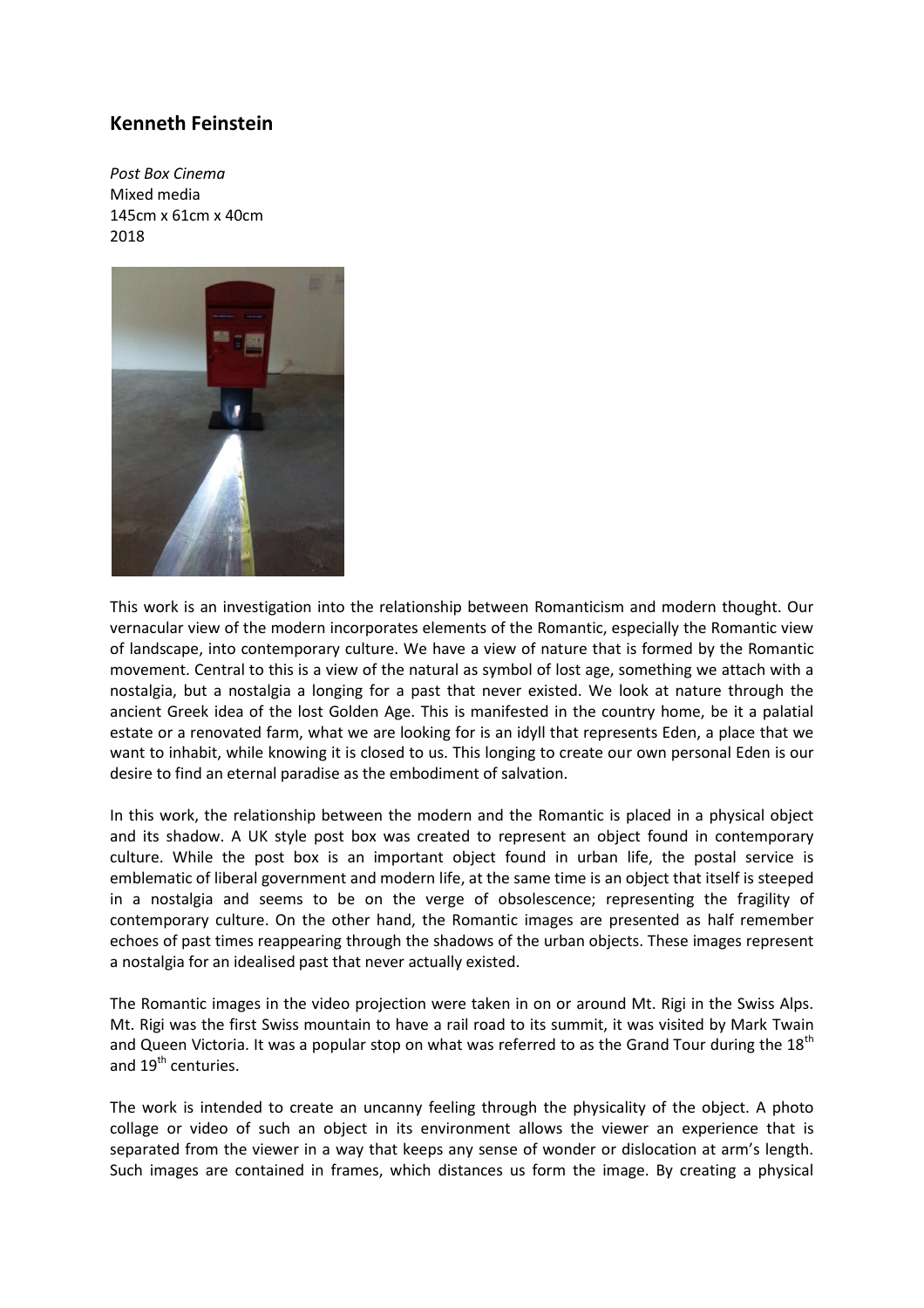object, the viewer in the same environment as the object. As such the viewers relationship to it changes; it becomes one based on physicality and proximity. The work becomes part of the same environment as the viewer; they confront each other on a one-to-one basis. As such, the work is an example of how digital technology allows creative artists to take imagery beyond the confines of the framed image, the main trope of art since Renaissance, bringing it into direct relation to the viewer. This reorienting of the relationship of the viewer and the work has been a main theme of the Avantgarde since the early  $20<sup>th</sup>$  century. This work uses contemporary technology in a tradition that directly relates back to Constructivism, Dada and Fluxus ideas of interaction.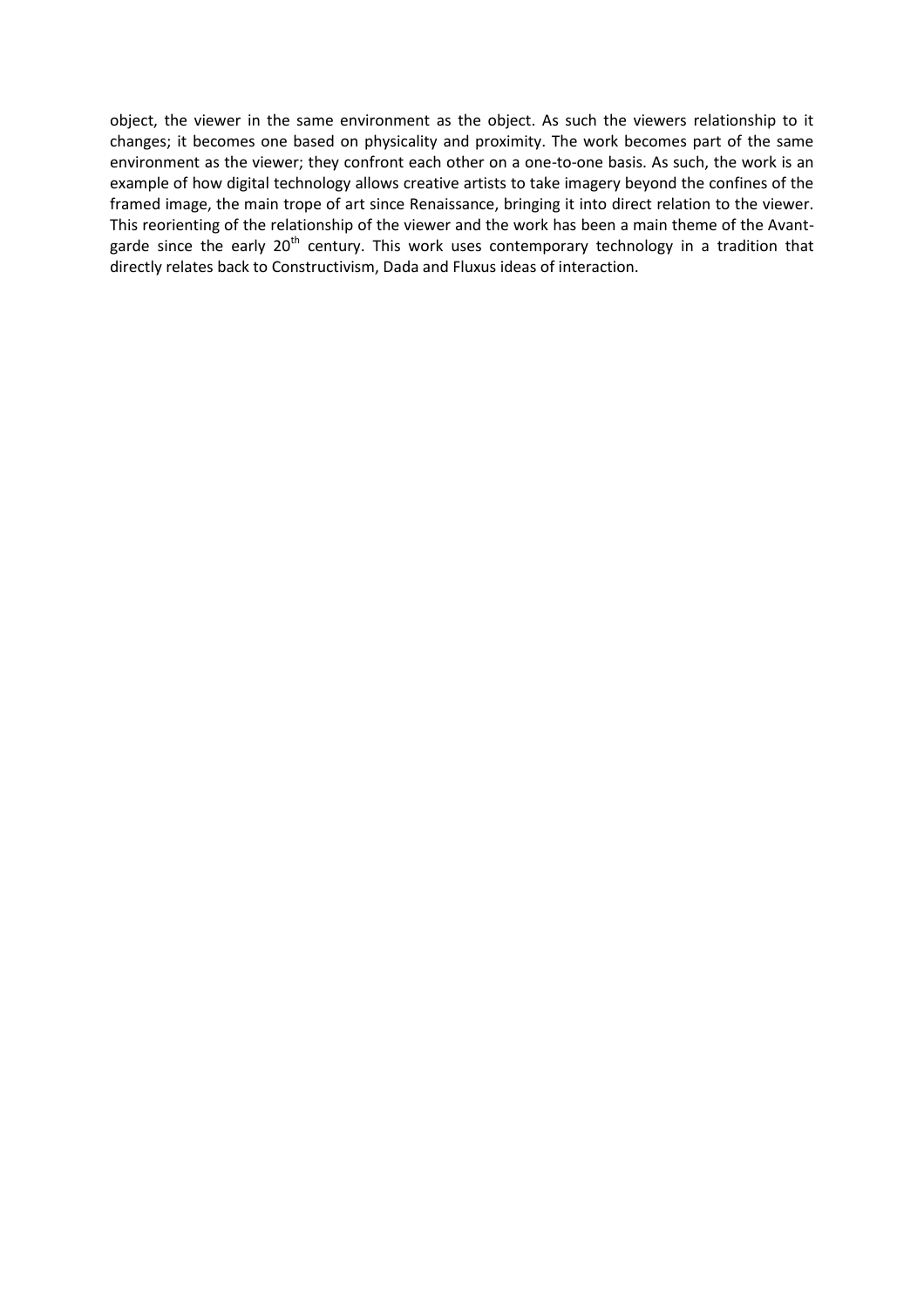## **Nye Thompson vs. UBERMORGEN**

*Uninvited* Mixed media Variable dimension Unique 2018



*Uninvited* is a horror film for machine networks and human-machine organisms. This short film is the first release from a new collaboration between Nye Thompson and UBERMORGEN, exploring the nature of perception and realism of the unknown and the terror of angst & exhaustion within emergent network consciousness.

Mimicking the programmed movements of a security camera sweeping an area, the film image itself glides across the gallery wall, projected from a constantly moving mechanical platform. The installation requires the human viewers to constantly modify their viewpoint to watch the film, following the algorithmic dictates of the machine. Since human vision no longer has primacy, the film targets an audience condensed into an evolutionary new connection between digital and organic entities.

The film is generated from tens of thousands of surveillance images captured, processed and abused by the MIRAI IoT botnet virally compromising security cameras, routers, TVs. Over the course of the last two years the CCTV images were then obsessively collated with manual and automated methods within an experimental frame work of human-machine learning, creating futuristic and absurd layers of realities, time and space.

**CREDITS:** Sound design / Sound: Thom Kubli Edit: Zenker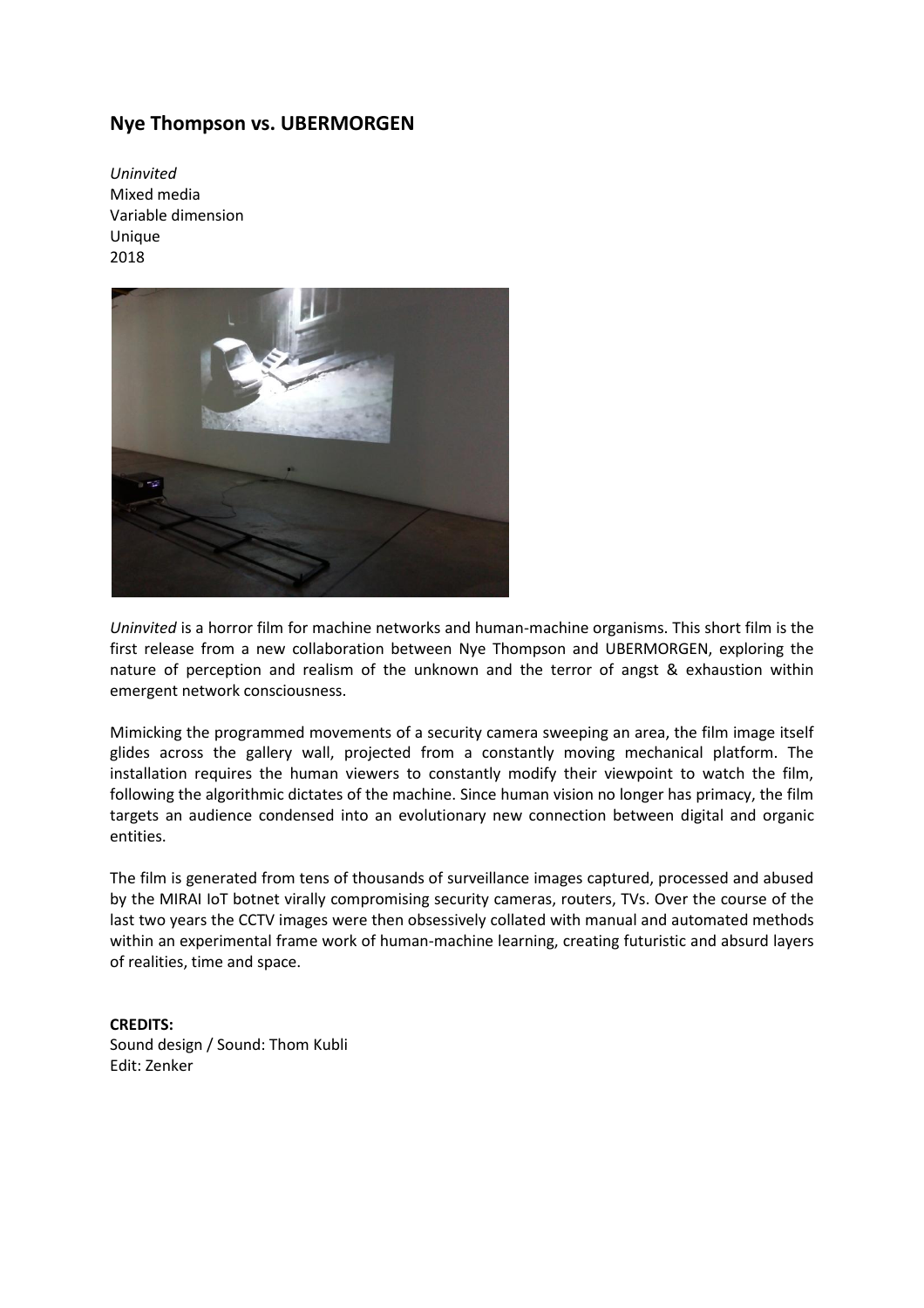# **Rajinder Singh**

*"There's a lady who's sure All that glitters is gold And she's buying a stairway to heaven"* A metal and light sculpture using a vintage reconditioned Christian miniature shrine, two-way mirrors, brass rods and LED strip electrics 35cm x 9cm x 6cm 2018



If Deleuze was right that we live in an origami cosmos, folding, unfolding and refolding, then the fold lines are Rajinder's transitional spaces that hinge one fold to another, one space to another, one universe to another. Rajinder's current work is based on the notion of perceived spaces that distend from apertures and portals, such as the shrine, the prayer mat, the temple, located in real world spaces and holding the eternal promise of a latent existence of another fold in another cosmos. Rajinder's work draws upon the physical presence of these transitional spaces which he orchestrates to create incidental and unexpected experiences. In his new installation, he investigates how the experience of this and the other-world is framed by built spaces in the real world. Rajinder is interested in developing the idea of the incidental other-worldly experience through the folds of urban and other spaces.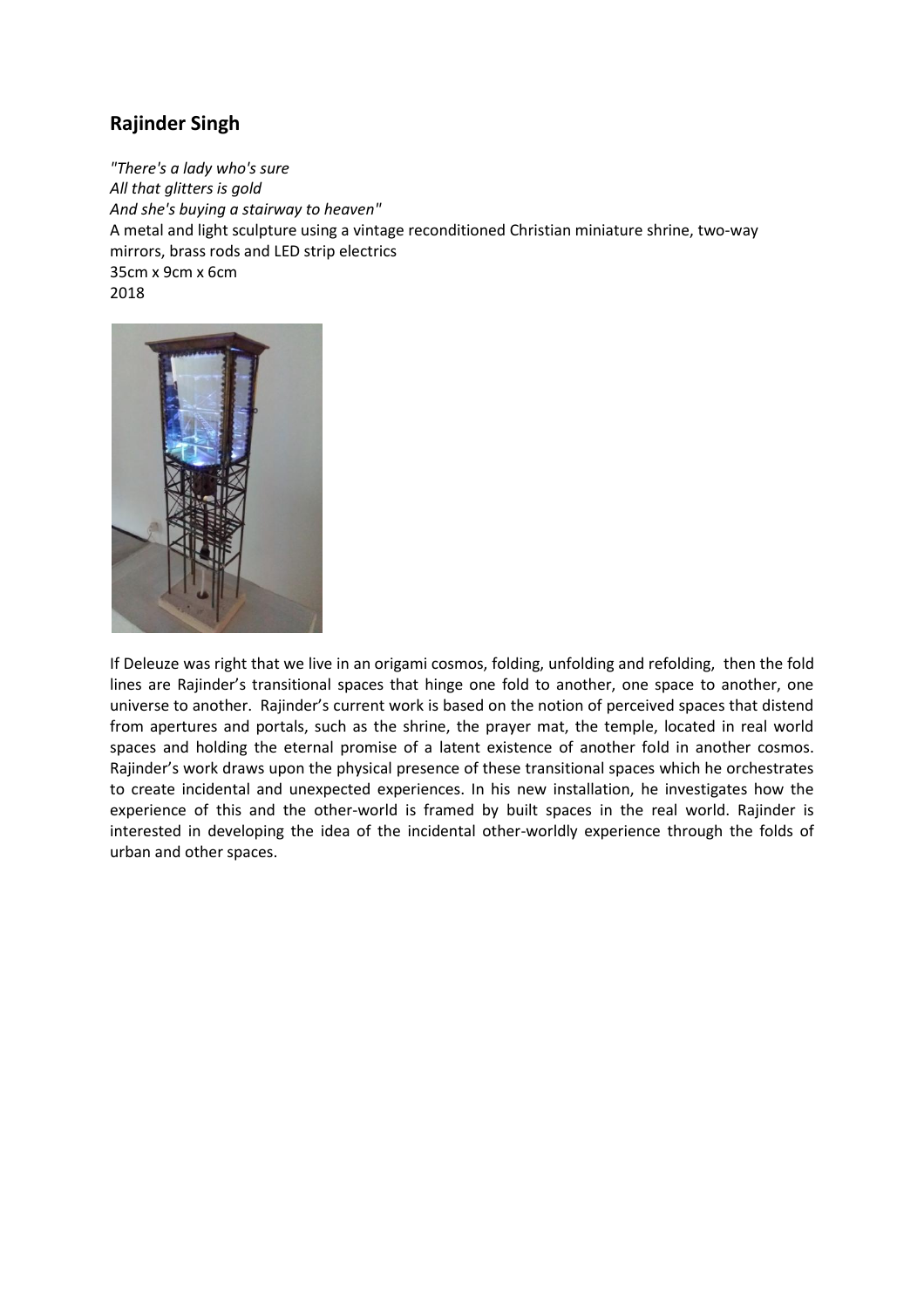## **Tintin Wulia**

*A Thousand and One Martian Nights* 38"01' loop, colour, stereo, single-channel video installation with surveillance camera and app (nontelematic-twinned version) Variable dimension 2017



*A Thousand and One Martian Nights* (Tintin Wulia 2017) was part of my solo project for the Indonesian Pavilion at 57th Venice Biennale, *1001 Martian Homes*, with 2 other works (*Under the Sun* and *Not Alone*), all shown with their telematic twins in a replica of the pavilion in Senayan City, Jakarta, Indonesia. For this exhibition, the work has been modified to be presented as a nontelematically-twinned version.

This video installation with surveillance camera explores a long-silenced historical event in Indonesia in 1965-66 when the then army major general Suharto took over power, along with a mass killing of hundreds of thousands of alleged communists. As part of this, my family's house at the time was burned down to the ground, and my grandfather was taken into custody without trial. He never returned.

The stories are adapted from my and the actors' real-life experiences, as well as several of their written (published and unpublished) memoirs, especially of Hersri Setiawan and Tedjabayu. Most of these were collected through a *1965 Setiap Hari* (since 2015), a project I initiated with Ken Setiawan, a human rights researcher (also an actor in this work) whose father Hersri Setiawan survived incarceration without trial in Buru Island during Suharto. Tedjabayu's son, Ratrikala Bhre Aditya contributed his story and his reimagination of Tedjabayu's story. These intergenerational transmissions of stories are also key to the work.

In the work, projection acts as a window to a reality, where audience is presented with an intimate look at these personal histories as commensurate to official, state-sanctioned history, interweaved carefully with a live-stream video capture of the audience from behind, watching themselves on the projection (as well as fellow audience at the other space in the telematically-twinned version). This makes them, as audience, physically and conceptually an integral part of what they are watching. The use of single-channel projection as a medium is deliberate, in reference to a state-sponsored film that I grew up with, *Pengkhianatan G30S/PKI* (Arifin C. Noer 1984). This violent propaganda film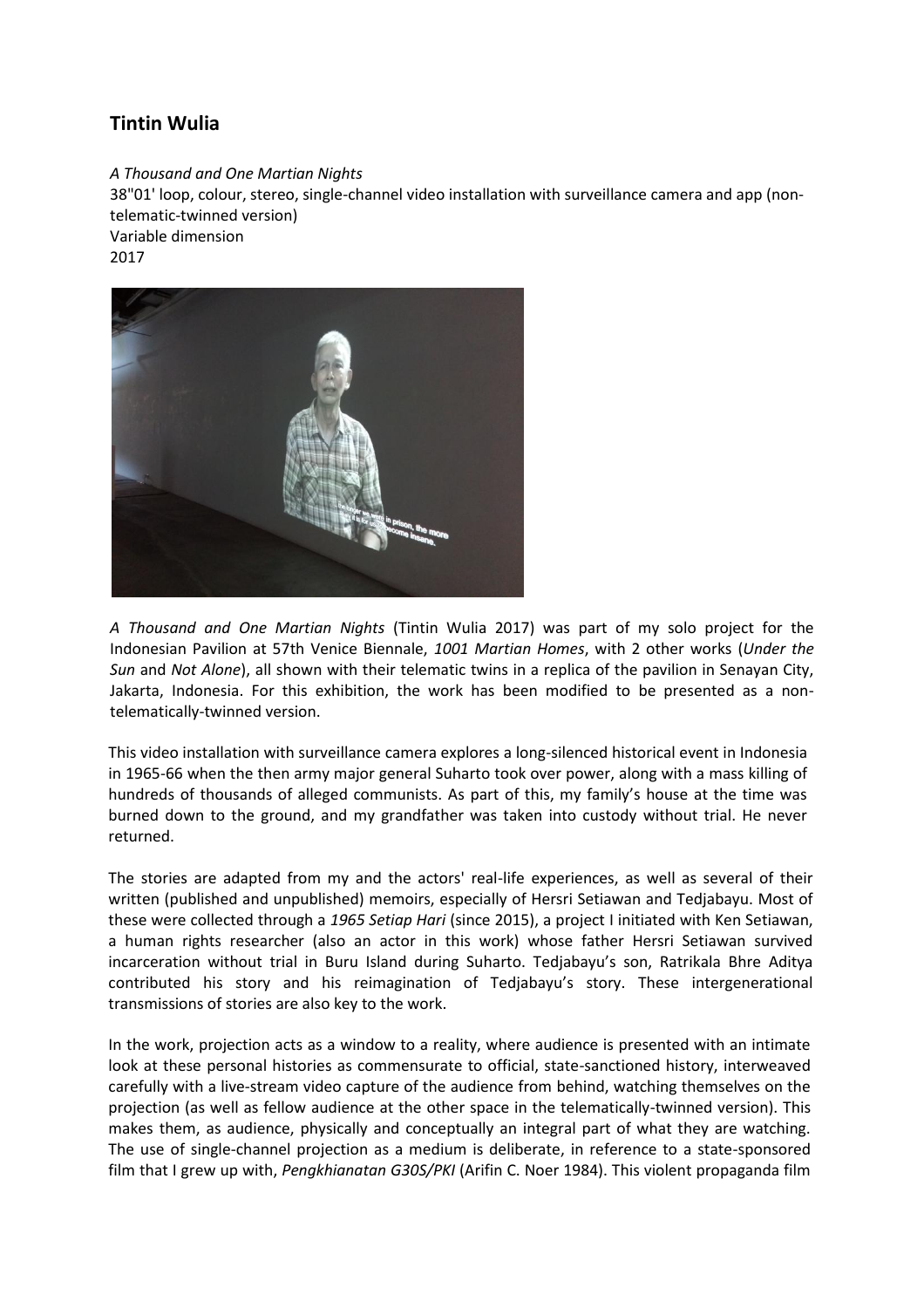was made compulsory for school children to watch every year as a warning to the evil of communism and to celebrate Suharto's heroic ascend.

Through the work I also observe time as a solid ball of yarn where the past, present and future is fused within one spatial reality. I do this by presenting the facts, fiction and reality/live-stream capture of the screening space as a loop with no beginning and no end. I place a significant Indonesian historical year 1965 a century later (in 2065) and at least 560 million kilometres away (on Mars), incorporating footage from NASA's *Highlights 1965: A Progress Report* (1966) – which recounts 1965 as the particularly successful year in NASA's history – and live-streams of the audience. In between the live- streams, a succession of people passes on puzzle pieces about the aftermath of a political turmoil that took place in the year 2065 and led to an internment camp on Mars, discussed by the survivors and their children's generation a hundred years later in 2165. Scenes from Hersri Setiawan's memoir are read by the author himself, with the context "transferred" to Mars in 2065.

Three major structures hold the intertwining narratives: (1) footages of the assembly of all the works in the solo project as metaphorical pieces that construct this work, (2) Tedjabayu's sanity test, and (3) the making of the piano music track that develops along the narration of the stories. As recounted by Tedjabayu himself in one of the stories, the test of sanity is an exercise he invented while enduring his indeterminate incarceration on Mars, to ensure himself that his memory was still intact, and his mind sound. The piano music track is *Venus, The Bringer of Peace* (1914) from *The Planets, Op. 32* by Gustav Holst, originally sketched by Holst himself for two pianos. Along with the narration, the behind-the-scene of the piano track performance gradually reveals a mother and daughter (acted by my mother and myself – the third intergeneration pairing in the work) going through a mistakeridden rehearsal, where the mother conveys modest life lessons through performing the piece ("the problem is you look at it, but you don't really see") which can also be interpreted as a commentary to bystanders of a historical surge. These elements assemble and present the work as a bundle of memory.

#### **CREDITS:**

| PRODUCER, DIRECTOR, EDITOR:<br>LINE PRODUCER:<br><b>PRODUCTION ASSISTANT:</b><br>CAST: | Tintin Wulia<br>Arie Oramahi<br>Robby Wahyu<br>Ratrikala Bhre Aditya, Dialita, M.H., Cecilia Aditya Indradjaja,<br>Mikael Johani, T.K., Ita Fatia Nadia, Nadia Ng, Hersri<br>Setiawan, Ken Setiawan, Tedjabayu, Tintin Wulia, with<br>various members of the entire production team of Tintin<br><b>Wulia: 1001 Martian Homes</b> |
|----------------------------------------------------------------------------------------|-----------------------------------------------------------------------------------------------------------------------------------------------------------------------------------------------------------------------------------------------------------------------------------------------------------------------------------|
| DIRECTOR OF PHOTOGRAPHY:                                                               | Syaugi Tuasikal                                                                                                                                                                                                                                                                                                                   |
| CAMERA:                                                                                | Ratrikala Bhre Aditya, Putra Arif Hidayah, Indra Nurfiansyah,<br>Ridwan Rudianto, Tintin Wulia, Achmad Zaki                                                                                                                                                                                                                       |
| <b>ASSEMBLY EDITOR:</b>                                                                | Ratrikala Bhre Aditya                                                                                                                                                                                                                                                                                                             |
| PIANISTS:                                                                              | Cecilia Aditya Indradjaja, Tomoko Nishizawa, Tintin Wulia                                                                                                                                                                                                                                                                         |
| APP:                                                                                   | Robert Jarvis, Tintin Wulia                                                                                                                                                                                                                                                                                                       |
| <b>TRANSLATORS:</b>                                                                    | Nadia Ng, Tintin Wulia                                                                                                                                                                                                                                                                                                            |
| MUSIC COPYIST:                                                                         | David Kristiawan                                                                                                                                                                                                                                                                                                                  |